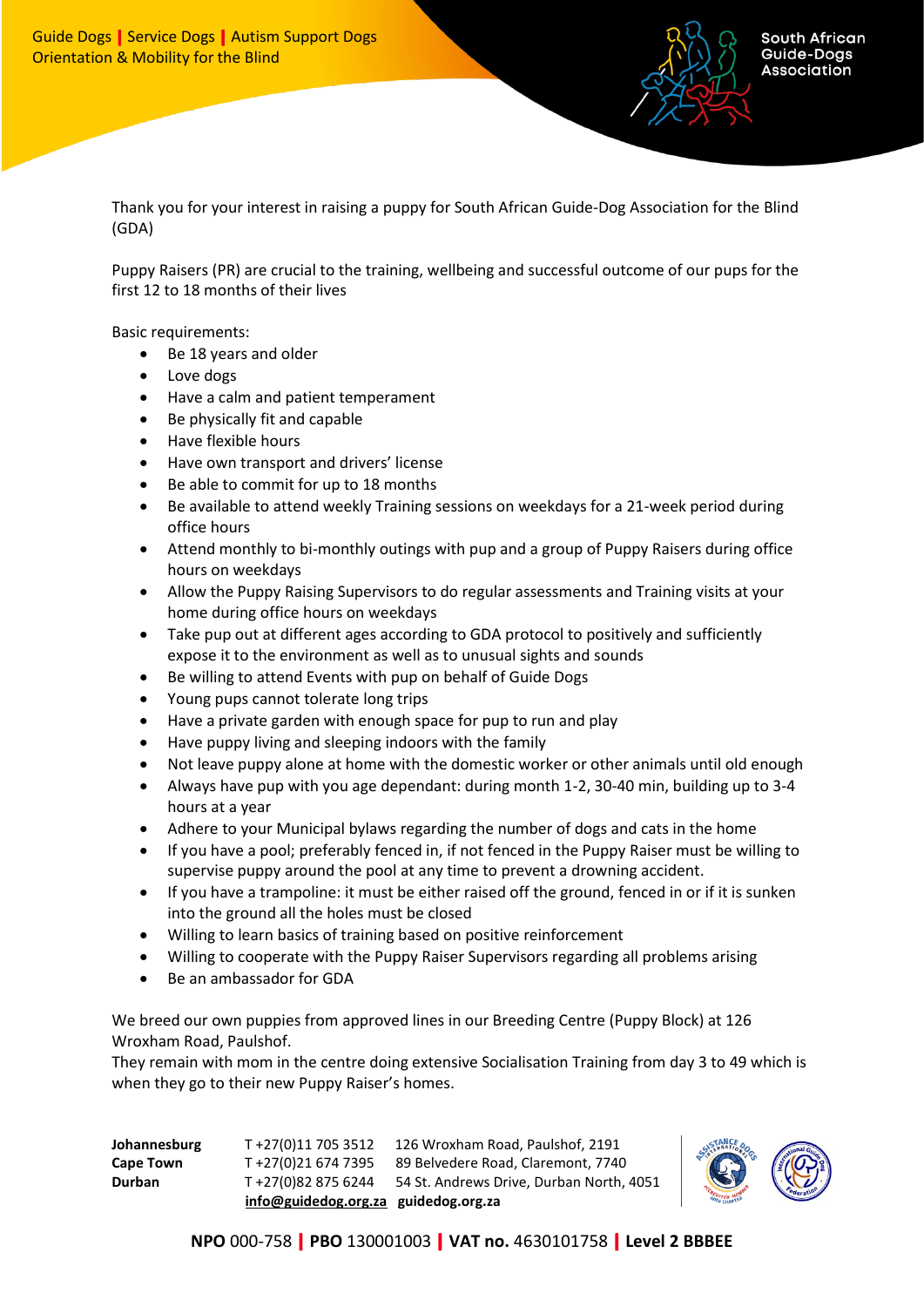When pups are 5 weeks old, an Induction is held for all potential Puppy Raisers at the premises to introduce you to the requirements for raising a Guide / Service or Autism Support puppy. After this an email is sent containing the Puppy Raising Manual for you to read through before you commit yourself and collect a puppy. it is imperative you familiarise yourself with the protocols and information laid out before receiving a pup. A detailed induction session will be held before you collect your puppy to get any last questions and information shared before puppy is collected. This session is approximately 2 hours so please make sure to have time available for us to go through crucial information of the Puppy Raising Program.

South African Guide-Dogs Association

When you arrive to collect the pup at 7 weeks you will go through a detailed introduction session of approximately 1½ hours. You will need to bring a person with to hold the pup on the drive home as although they have been introduced to car rides prior, these have been short sessions and longer drives can have negative connotations for the pup if it is not soothed throughout the trip and held correctly.

Puppies are highly active, mobile creatures therefore require a person with a lot of energy to keep a close eye on them 24/7 as they don't have hands and fingers with which to explore the environment, therefore have to use their mouths and will very quickly bite / chew electrical cables, furniture, clothing, etc.

Read up and implement how to "Puppy Proof your House AND Garden" **BEFORE** collecting your pup.

You may need to remove toxic plants from your garden or at least fence them in to avoid a chewing pup from ingesting it as pups explore with their mouths. Make sure you have a wall height of 1.8m on perimeter towards any street side due to dog that can jump walls when they are older and fully grown.

It is preferable for the Puppy Raiser to have pet dogs and cats that are highly sociable and willing to accept a pup mouthing and climbing on and over them. Your own pets must be house trained, fully vaccinated, dewormed within the last 3 months and have had Tick and Flea control applications up to date. We require Veterinary proof of this. We only accept veterinarian approved Deworming and parasite control.

GDA is an internationally recognised Association who by law are required to respect municipal bylaws; in light of this we are, by necessity, required to be aware of not creating over-population within personal homes. Because of this we may not place one of our dogs in a home with more animals than stated by different Municipalities.

Your pets must be sterilised as our females are only sterilised after 12 months, the males are sterilised from 7 months

The females are likely to come into season from 6 months onwards; they are to be brought into the kennels at the first sign of season for safe keeping. Seasons can last between 15 to 28 days and in some cases even longer, in young dogs it is common to have irregular heat cycles.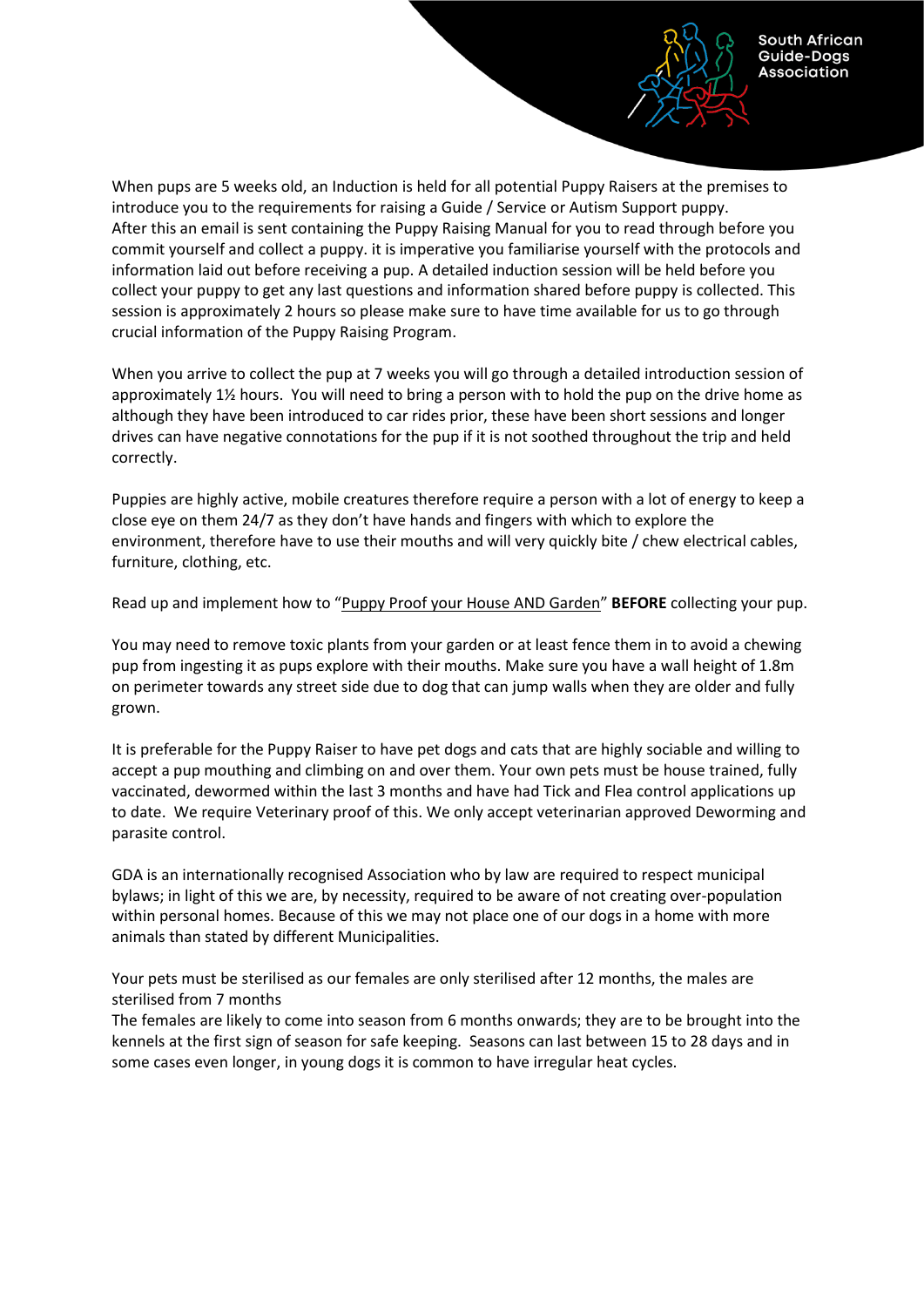South African Guide-Dogs Association

Your PRS will arrange "kennel time" with you before this to get the pup acclimatised to being in kennels; this is done in time increments.

Your PRS will also discuss doing "alone time" in the home with your pup to avoid separation anxiety.

Crate training is a great positive way of giving the pup a "safe" place to go when it needs peace and quiet, your PRS would instruct you on how to go about training this as no pup may ever simply be shut into a crate or room without having been correctly introduced to it.

The Puppy Raising Supervisors holds "Open Days" which is to be attended so the pup can be assessed by them and the Trainers; it is a great opportunity to meet the Trainers who will be training your pup later during formal training and for you to see how your pup reacts to different stimulus

The pups and Puppy Raiser are tested throughout the Program in an effort to determine their progress and establish any concerning behaviours which require intensive follow up training requiring more sessions

## GDA covers the financial aspects of:

Veterinary costs – our partner approved Veterinary Hospitals are -

- Bryanston Veterinary Hospital (BVH) (Permission given by Supervisor or Emergency Line prior to visit)
- Valley Farm Veterinary Hospital (VF) (Permission given by Supervisor or Emergency Line prior to visit)
- Vaccinations
- Deworming
- Tick and Flea monthly treatment
- Bob Martin pellets which is sponsored by Martin & Martin
- Collar and lead
- GDA tag
- Puppy jacket

## You cover the financial aspects of:

- Toys and Chew toys (check suitability / safety with the PRS before purchasing) (No plastic)
- Training treats (puppy will use Bob Martin pellets initially and change to a "higher value treat" as advised by the PRS)
- Bedding (keep it simple, wicker is not advisable)
- A stainless-steel water bowl and food bowl (No plastic)
- A brush (ask the PRS to show you the correct brush)
- Travel

The pups are commonly called in for "Intake" where they begin their formal training around 16 months of age (it could be earlier or later) for a period of approximately 20 weeks; this means that you would bring your pup in on a Monday and collect on a Friday as in "weekend boarding" situation. You will meet the Trainer your pup has been allocated to for an interview at GDA Your pup may be chosen as a brood after 12 months and her training will be discontinued or she may have one or two litters and return to training.